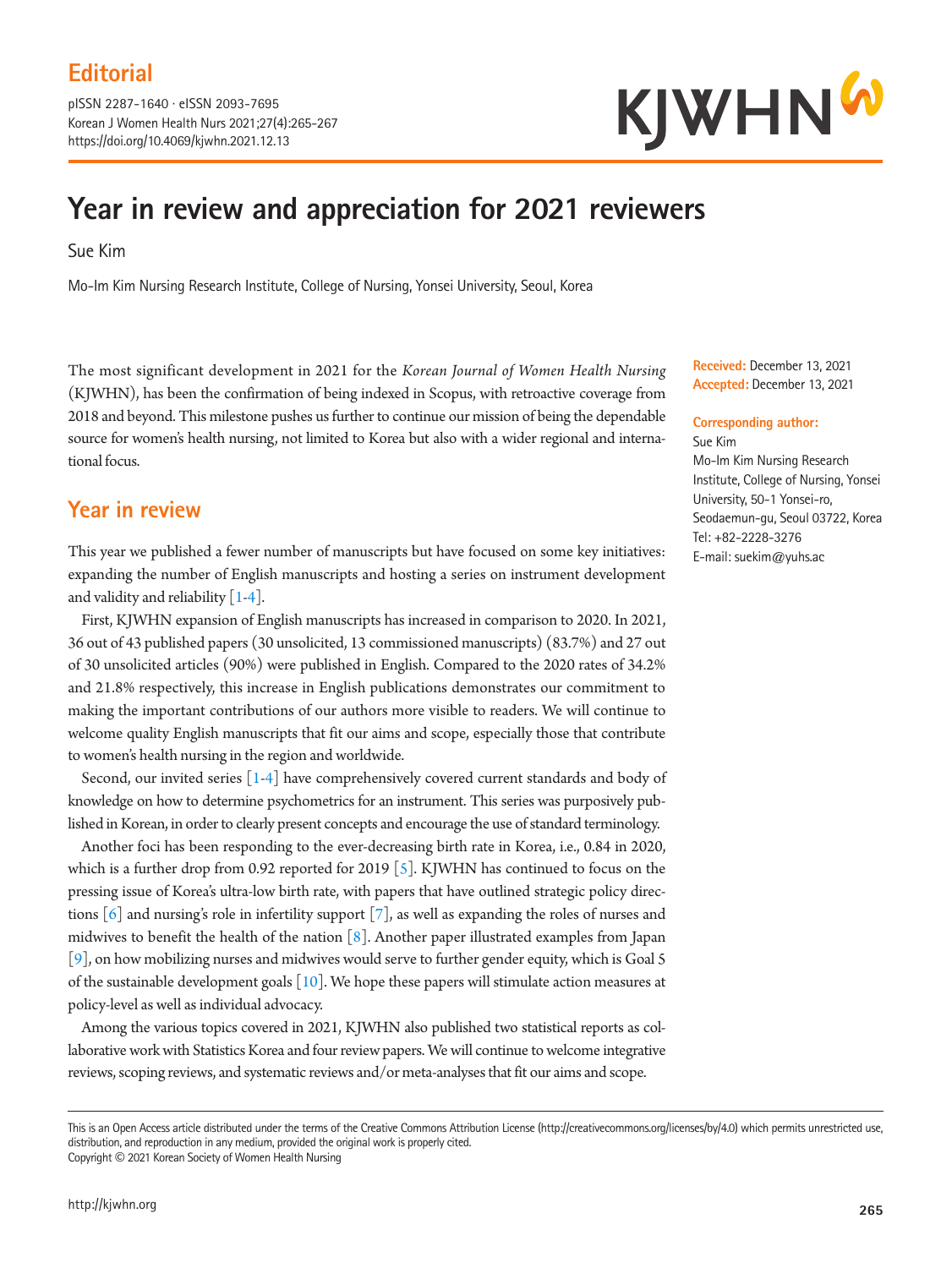

**Table 1.** Basic statistics on manuscripts submitted to the *Korean Journal of Women Health Nursing* in 2021

| Category                                         | Data | <b>Notes</b>                                            |
|--------------------------------------------------|------|---------------------------------------------------------|
| Commissioned manuscripts (n)                     | 13   | 5 Editorials, 4 Issues & Perspectives, 4 Invited Papers |
| Unsolicited manuscripts (n)                      | 48   |                                                         |
| Accepted manuscripts (n)                         | 30   |                                                         |
| Non-accepted manuscripts (n)                     | 11   | 8 Rejected, 2 rejected before review, 1 withdrawn       |
| Manuscripts reviewed and determined (n)          | 38   | 30 Accepted and published, 8 rejected                   |
| Manuscripts under review or revision (n)         | 9    |                                                         |
| Acceptance rate (%)                              | 63.8 | $30/47 = 0.638$                                         |
| Median time from submission to acceptance (days) | 53   |                                                         |

#### **Journal statistics**

Data on manuscripts submitted to KJWHN this year, as of December 10, 2021, are presented in Table 1.

While continuing to strive for excellence, KJWHN will also seek ways to make the submission and review process smoother.

#### **Appreciation for 2021 reviewers**

The developments of KJWHN were made possible thanks to the sharp eyes and tireless service of our reviewers. Warm appreciation is extended to the following reviewers:

Ahn, Suk Hee (Chungnam National University) Bae, Kyung Eui (Dongseo University) Chae, Hyun Ju ( Joongbu University) Chae, Myung-Ock (Cheongju University) Cheon, Suk Hee (Sangji University) Cho, In Sook (Inha University) Cho, Ok Hee (Kongju National University) Choi, Mi Young (National Evidence-based Healthcare Collaboration Agency) Chung, Chae Weon (Seoul National University) Chung, Mi Young (SunMoon University) Drake, Emily E. (University of Virginia) Ha, Ju Young (Pusan National University) Haruna, Megumi (University of Tokyo) Hong, Se Hoon (CHA University) Huh, Sun (Hallym University) Jun, Eun-Young (Daejeon University) Jeong, Geum Hee (Hallym University) Jo, Myung Ju (Catholic University of Pusan) Kim, Hee Kyung (Kongju National University) Kim, Hee Sook (Dongnam Health University) Kim, Hyun Kyoung (Kongju National University)

Kim, Kwang Ok (Dongju College) Kim, Kyung Won (Daegue Hanny University) Kim, Mi Jong (Hannam University) Kim, Mi Ok (Dankook University) Kim, Mi Young (Woosuk University) Kim, Moon Jeong (Pukyung National University) Kim, Myoung Hee (Semyung University) Kim, Su Hyun (Nambu University) Kim, Yun Mi (Eulji University) Ko Eun (Sunchon National University) Lee, Ju-Young (The Catholic University of Korea) Lee, Nae Young (Silla University) Lee, Kyoung-Eun (Texas A & M University) Moon, So Hyun (Chosun University) Nho, Ju Hee ( Jeonbuk National University) Park, Mee Ra (Changshin University) Park, Mi Jeong (Hoseo University) Park, Seo A (Gyeongbuk College of Health) Park, So Mi (Yonsei University) Shimpuku, Yoko (University of Hiroshima) Shin, Gi Soo (Chung-Ang University) Shorey, Shefaly (National University of Singapore) Song, Ju Eun (Ajou University) Sung, Mi Hae (Inje University) Yeom, Gye Jeong ( JEI University, Incheon)

Special congratulations to Professors Kyung Eui Bae (Dongseo University), Hyun Ju Chae ( Joongbu University), and Gi Soo Shin (Chung-Ang University), who were selected as "Best Reviewer 2021."

#### **ORCID**

Sue Kim, http://orcid.org/0000-0003-3785-2445